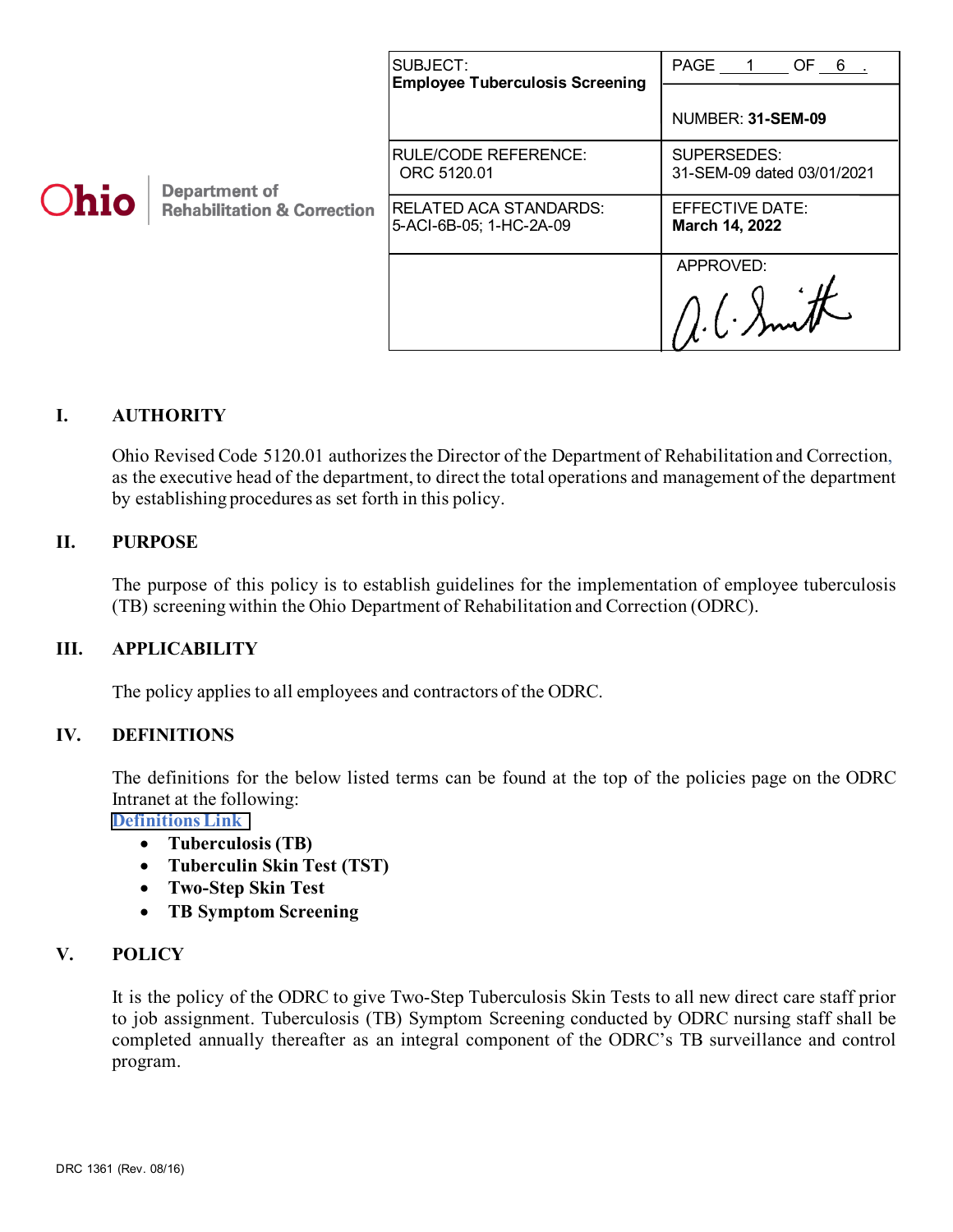### **VI. PROCEDURES**

- A. All direct care staff, to include all employees who are hired to work in an institution setting, visit such facilities or have regular contact with incarcerated individuals, shall receive a Two-Step Tuberculosis Skin Test prior to job assignment.
	- 1. At Northeast Ohio Correctional Center (NEOCC), the CoreCivic Form 3-23D Employee Immunization/TB Record shall document the initial and periodic TB screenings in lieu of the Employee TB Status Documentation Form (DRC5232).
	- 2. All ODRC employees shall have Two-Step Tuberculosis Skin Testing performed at the parent institution during New Employee Orientation. It shall be documented on the Employee TB Status Documentation form (DRC5232).
		- a. Alternative testing sites may be designated by the Director/designee.
		- b. Tuberculin Two-Step Skin Tests administered on hire are evaluated in accordance with OCHC Medical Protocol C-3, Tuberculosis Screening Guidelines.
			- i. Test results must be documented for each employee.
			- ii. The test results shall be confidential and secured in a separate medical file retained by the Personnel department.
		- c. Employees may choose to go to their family physician or alternative site for initial Two-Step TB Skin Testing; however, they must do this on their own time and at their own expense.
			- i. These employees shall have thirty (30) calendar days from their hire date to provide proof of outside testing or screening results.
			- ii. These test results must be provided to their worksite medical department designee to ensure proper testing was performed. Medical shall then forward the documentation to the Personnel department for placement in the employee's confidential medical file, which is to be kept in, but separate from, the personnel record.
	- 3. Positive Tuberculosis Skin Tests Upon Hire
		- a. All employees who report a history of a prior positive TB skin test upon hire shall be screened for signs and symptoms of active TB and shall receive counseling about TB.
			- i. Written documentation of this test result and clearance from their personal physician must be obtained and turned into the employee's worksite Personnel department within thirty (30) days of return to the institution.
			- ii. The employee shall be responsible for any costs associated with obtaining this documentation upon hire and annually thereafter.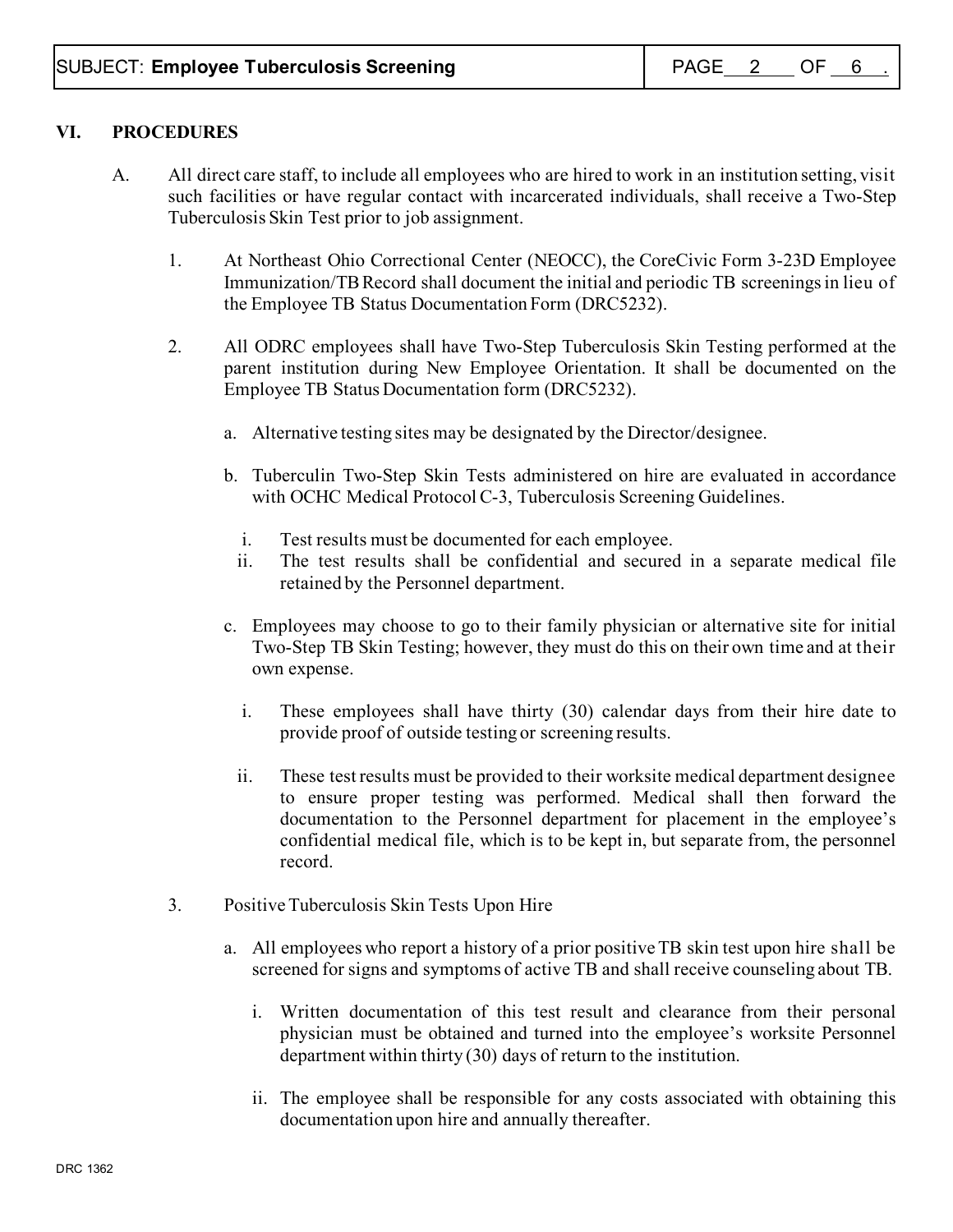- b. Any employee who has a positive Two-Step Skin Test result upon hire shall be screened for signs and symptoms of active TB and shall receive counseling about TB and the meaning of a positive result at the time the skin test is read.
	- i. All employees testing positive for TB upon hire must be evaluated by their personal physician and shall present documentation of this evaluation for inclusion in their confidential Personnel medical file.
	- ii. The employee shall be referred to their personal physician with a document that notes when the test was administered and when it was evaluated, the measurement of the reaction, and any signs and symptoms of active TB reported by the employee.
	- iii. The employee who tests positive upon hire on the Two-Step TB Skin Test for latent TB, but does not screen positive for active TB, may continue to work while awaiting physician evaluation; it does not require that the employee be off duty until results of the evaluation are received.
	- iv. Any co-payments associated with follow-up evaluation of the initial positive TB skin test shall be reimbursed through MyOhio via the MyTravel link utilizing the Non-Travel Expense Report process.
- 4. Direct and non-direct care staff employed by private contractors shall have two-step TB testing completed prior to job assignment.
	- a. TB testing may be completed as dictated by the private contractor's policy and procedure.
	- b. Documentation of such testing shall be submitted for inclusion in the contractor's file prior to job assignment.
- B. Annual TB Symptom Screening is mandatory for all ODRC employees and contractors who work in an institutional setting, visit such facilities, or have regular contact with incarcerated individuals.
	- 1. The Northeast Ohio Correctional Center (NEOCC) will meet or exceed the ODRC requirements for annual TB symptom screening. NEOCC may utilize either the DRC forms or their CoreCivic equivalent to document their process.
	- 2. Contractors may have annual TB screening completed at an ODRC worksite or as dictated by the private contractor's policy and procedure.
	- 3. All employees and contractors who do not fit the definition for mandatory TB symptom screening detailed in above are strongly encouraged to participate in the annual screening program due to the greater prevalence of TB in the correctional setting.
		- a. Some employees and contractors have a somewhat decreased risk of exposure because they: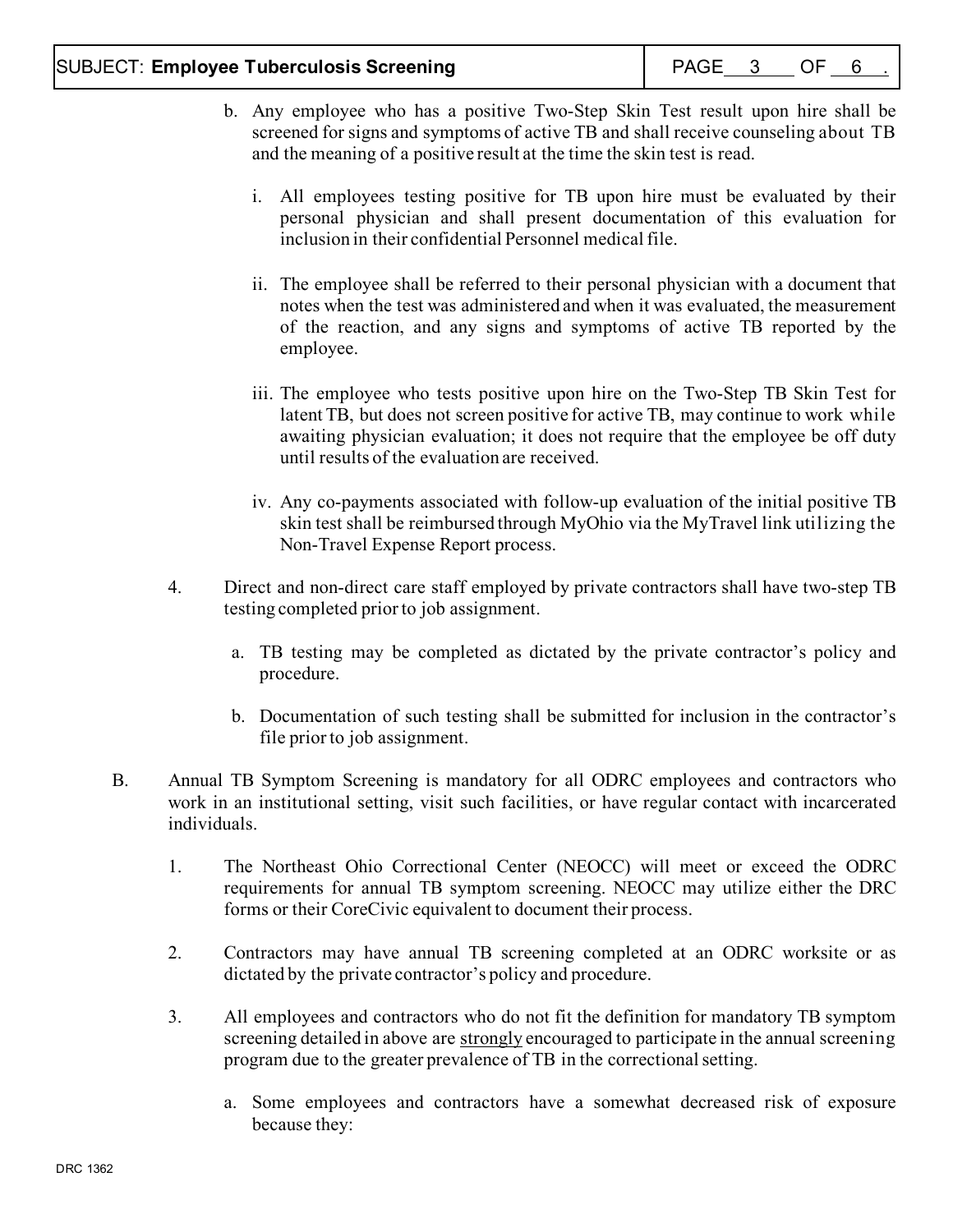- i. Do not work in an institution setting; and
- ii. Do not visit such facilities; and
- iii. Do not have regular contact with incarcerated individuals or offenders.
- b. While these employees and contractors are still strongly encouraged to participate despite work location or job duties, participation in the annual TB Symptom Screening program is not mandatory.
- c. An employee or contractor whose job duties fit the above noted criteria, and who does not wish to participate in the screening program, must submit a completed notice of refusal to participate in writing using the Annual TB Screening Exemption (DRC5453) to their supervisor.
- d. The supervisor shall determine whether the employee or contractor's job duties fall within the above noted criteria. If applicability is confirmed, the supervisor shall document this on the refusal form and forward it to the institutional Personnel department or pertinent private contractor.
- 4. Failure to complete annual TB Symptom Screening, for those who are required to participate, may result in disciplinary action or contractual issues for failure to comply with ODRC policy and/or insubordination.
- 5. Notification of the dates and times of statewide annual TB Symptom Screening shall be made by the OCHC Medical Operations at least two (2) weeks prior to the screening program.
	- a. Alternate annual symptom screening sites and/or processes may be designated by the Director/designee.
	- b. Annual symptom screening shall be provided on-site for Operation Support Center (OSC) employees.
	- c. Annual symptom screening for Adult Parole Authority (APA) field staff shall be available at an ODRC institution located within their region or OSC, per mutual agreement between the institution and the regional director.
	- d. Regional directors may contact institutional health care administrators (HCA) within their region to request a nurse to conduct annual TB Symptom Screening on-site at a Regional APA Office.
		- i. Such accommodations may be provided as long as there is no negative impact to institutional health care operations.
		- ii. Standard institutional travel policies/procedures apply to the nurse driving to the Regional APA Office.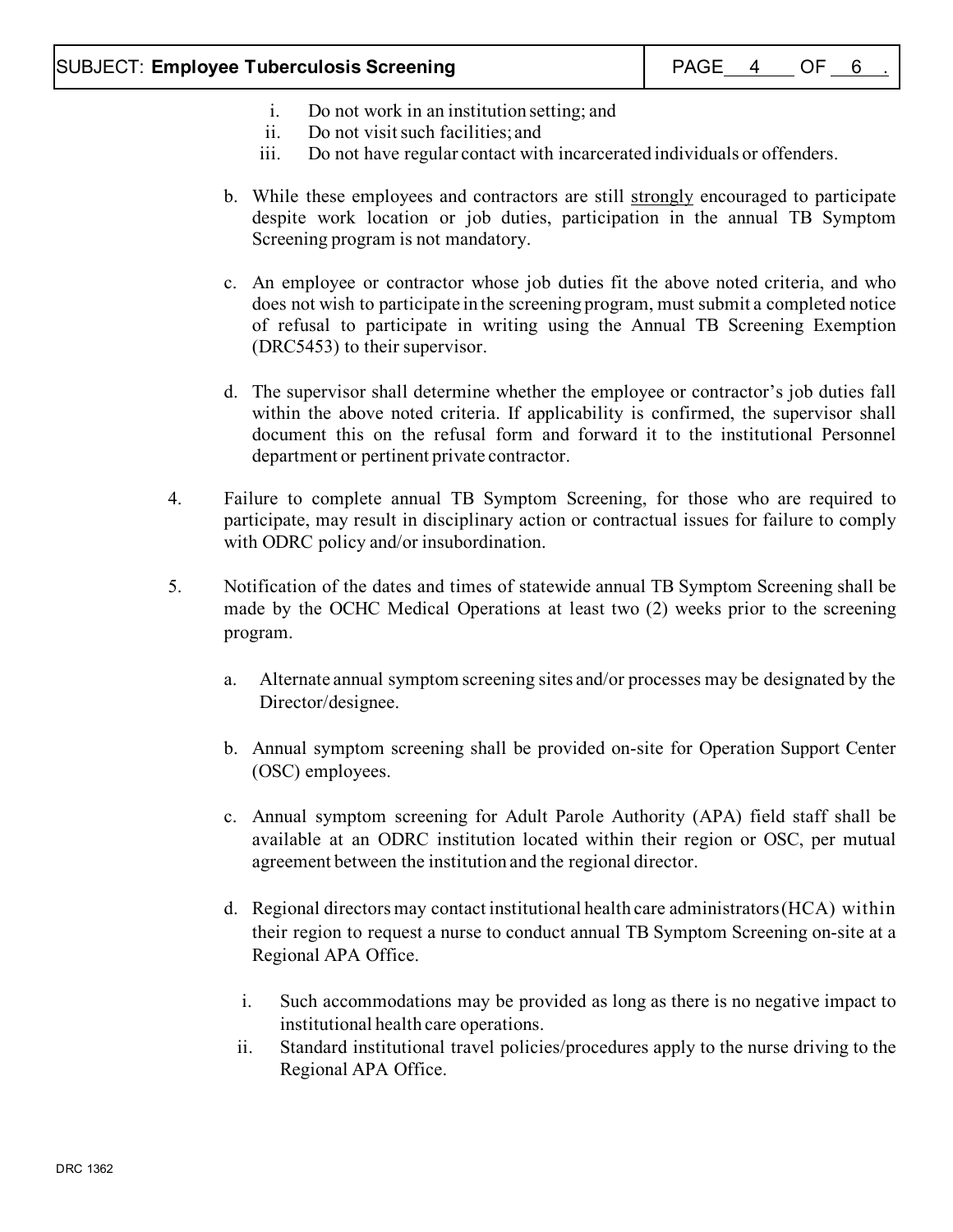- 6. The ODRC nursing staff at the worksite shall provide on-site TB Symptom Screening on an annual basis, based on the dates and times communicated by the OCHC Medical Operations.
	- a. The institution health authority shall determine a means of scheduling the screening that best meets the institution's needs and assures that annual screening is done.
	- b. Each institution health authority shall develop a process for notifying institution personnel of the scheduled screening at least two (2) weeks in advance of the testing.
- 7. If the employee or contractor screens positive for active TB during annual symptom screening, it does require the employee or contractor be off duty and out of the worksite immediately and remain so until cleared for return to work by their personal physician. Documentation of this clearance must be provided before the employee or contractor may return to work.
	- a. Administrative leave with pay shall be granted to the employee for the initial visit to the employee's personal physician for evaluation (if that visit can only be scheduled during work hours).
	- b. Administrative leave with pay shall also be granted to the employee for the remainder of the shift, if an employee is required to be off duty immediately following a positive TB symptom screen for active TB during annual screening.
	- c. Any additional time off must be covered in accordance with the employee's normal sick leave procedures.
- 8. Employees and contractors who report a history of a prior positive TB skin test shall be evaluated by their personal physician annually.
	- a. Written documentation of this test result and clearance from their own physician must be obtained and turned into the employee or contractor's worksite Personnel department and private contractor (if applicable) within thirty (30) days of the last date of annual ODRC TB Symptom Screening.
	- b. The employee shall be responsible for any costs associated with obtaining this documentation upon hire and annually thereafter.
	- c. Any associated absence during an employee's scheduled work hours must be covered in accordance with normal sick leave procedures.
	- d. The contractor shall follow processes dictated by the private contractor's policy and procedure in association with obtaining this documentation upon hire and annually thereafter.